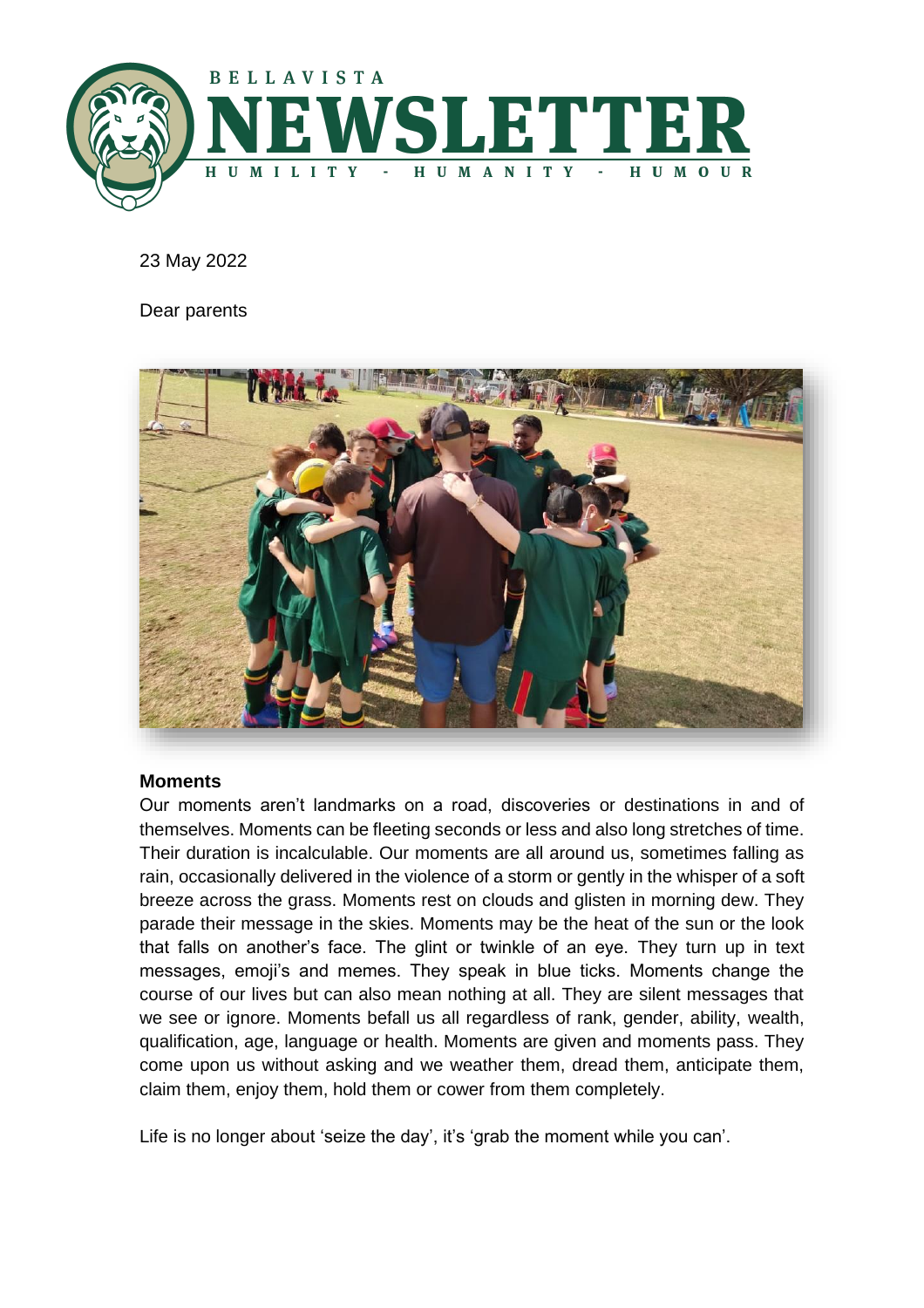## **Nuts and bolts**

### *Magazine*

If your child attended at Bellavista School in the 2021 year, you can look forward to all the memories captured in the school magazine. We have ordered one book per family and the costs thereof, that being R354,00 per magazine will be debited to your school fee account. If you have more than one child attending at Bellavista School, and would prefer a copy for each child over a family copy, please do send an email to: [secretary@bellavistaschool.co.za](mailto:secretary@bellavistaschool.co.za)

### *SnapChat and other social media*



Parenting in a digital age is very challenging, especially when the children's activities go offline of your parameters and outside of your watchful eye. At school, we talk a lot about the pitfalls of internet activities and also social media, including WhatsApp. The burden of responsibility for your child's safety and behaviour, however, lies with you as parents. On this aspect of parents, you

have to be very active in your monitoring. Currently, we are hearing about a lot of **Snapchat** *(age restricted 16)* activity in the Grade 6-7 group. Please do check your child's devices for their business on this platform. They may be circumnavigating that you too have Instagram, Facebook and WhatsApp networks by using an app that is not a firm adult favourite.

*Parents need to know that Snapchat is a popular messaging app that allows teens to exchange user-generated photos, texts, videos, and calls -- both audio and video. The developer claims that "Snaps" can't be saved within the app and are viewable only for one to 10 seconds before disappearing from the recipient's device, noting that the app notifies the sender if the recipient takes a screenshot of an image. However, several third-party programs easily intercept and store any Snaps sent to the user, and users can buy replays of Snaps via in-app purchase, negating the "temporary" aspect of the service. Also, as of 2017, users can play Snaps as long as they'd like until they exit that Snap, which deletes it as usual. You can delete text messages sent through the app and Snaps, if they're unopened and used a saved picture (rather than one taken on the spot).*

*If users opt to share their location, they can see friends on a "Snap Map" and see Snapchat Stories from other users in various locations, and if they do opt in, they can use "Ghost mode" to see others but not be visible themselves. In terms of location, friends can also send their location and request a friend's location, which will update live for eight hours unless turned off. There's an option to share public stories on other social media platforms, and premium publishers can access and use publicly posted stories. The "Sounds" feature lets users set Snaps to music, TikTok style. If users swipe up and type "Play This Song," they can tap and listen to the full song. In the Memories*  section, teens can save posts behind a passcode so that no one else can access them. The app *has gained a reputation as a sexting app because outgoing (and incoming) pictures, videos, and texts are not stored on devices, but many teens use it simply to exchange fun, silly pictures. In addition, a video feature called Discover has curated content from outlets including CNN,* Cosmopolitan*, Warner Music, and* Vice*. The Discover content (which disappears after 24 hours, a much longer window than for other content) often features harsh language, sexual content, violence, advertisements, or videos with, for instance, a character flipping viewers "the*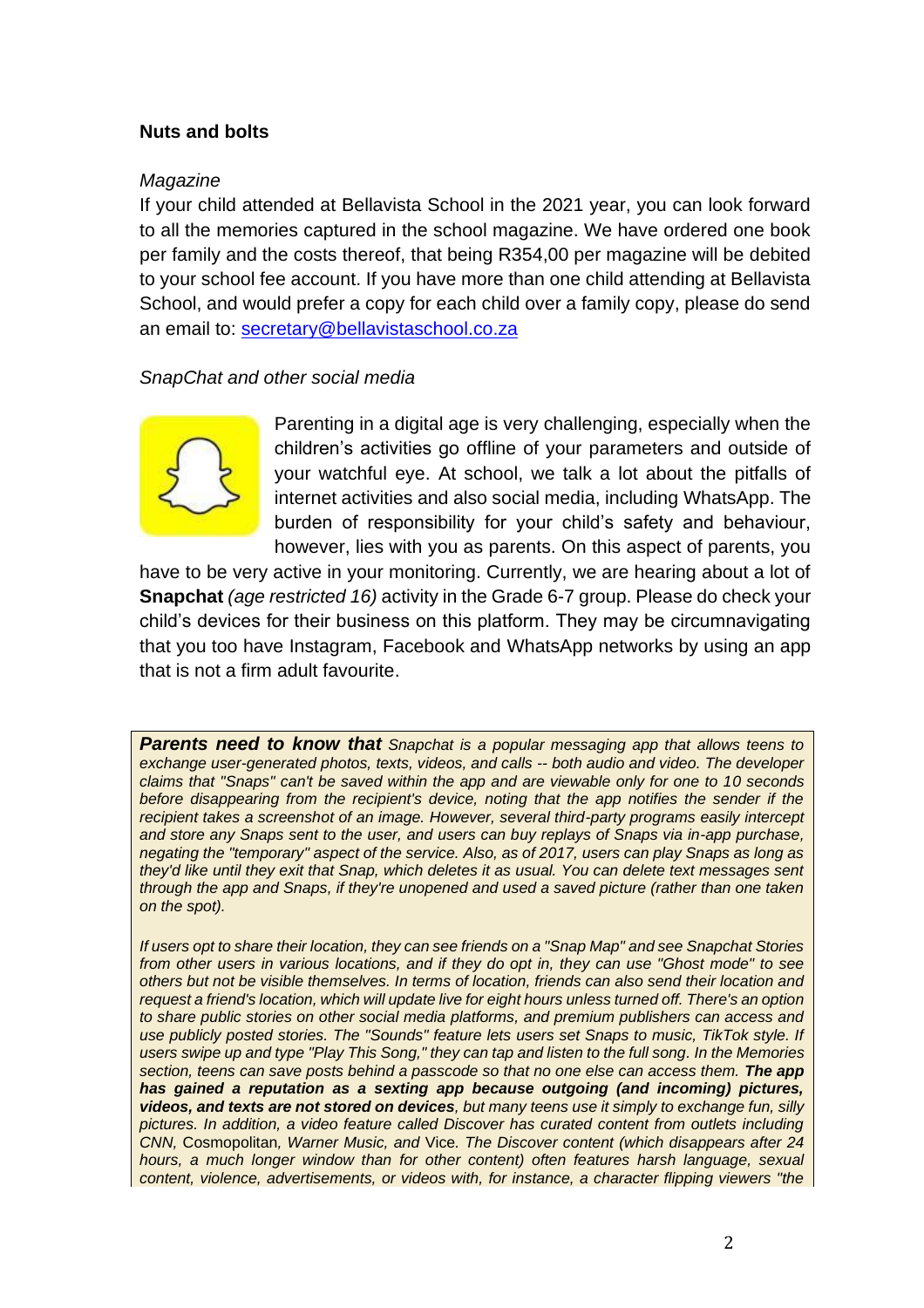*bird," and there is no option to opt out. Third-party "mini-apps" are available in the chat field, mostly enabling easier purchases, but also offering content from platforms like Headspace for meditation. Users can also access content from HBO Max (content is recommended by age in user's profile) and chat with friends as they watch.*

*In light of a feature called "Snapstreaks," some kids may feel pressure to keep a streak (trading Snaps within 24 hours over a period of days) going. The "charms" found in friend profiles are also incentives to keep snapping. There's also a "Do Not Disturb" feature that lets teens mute threads without outright blocking anyone. To compete with other group video chatting apps, it lets you video-chat with up to 16 friends at a time. The Spotlight feature, which is a scrollable feed of short videos (like TikTok), promises that the most popular Snaps can earn real money, which could push kids to post riskier stuff publicly.* 

### *Dates to diarise*

By separate correspondence, you would have been alerted to our AGM on 24 May 2022 in the school hall at 18h00. Please note that masks are mandatory.

# **Gr6 parent meeting**

This meeting will be held over Zoom on the 9<sup>th</sup> June, 6pm. The link: Meeting ID: 892 7551 7674 : Password – Bellavista [https://us06web.zoom.us/j/89275517674?pwd=UnEvMHZwR1dFd2p0RGlldWtZc](https://us06web.zoom.us/j/89275517674?pwd=UnEvMHZwR1dFd2p0RGlldWtZcWVRUT09) [WVRUT09](https://us06web.zoom.us/j/89275517674?pwd=UnEvMHZwR1dFd2p0RGlldWtZcWVRUT09)

Topics that will be covered:

- The high school application process and what you as parent need to know
- Digital citizenship, focusing on the KLiKD programme and how it is used to equip children to be responsible online, plus further information.

Grade Four Sweetie Tuck is 27 May 2022.

Not to be missed is the webinar with Prof Kath Greenberg this Wednesday evening at 19h30. We are serious about your child's metacognition and Prof Greenberg is the author of CEA, one of our primary vehicles in delivering this developmental stimulus. Hearing from her live and directly is a gift. Register on our website [www.bellavista.org.za/bellavista-share](http://www.bellavista.org.za/bellavista-share) to sign up.



*"Music through the Aged",* our Grade Four- Seven on stage performance is scheduled for 2 June (17h30) and 3 June (09h00). Regrettably, with the regulations currently at play, only two persons from each family can attend. You can reserve your tickets here: <https://forms.gle/mkUcmDZnULawduuz9>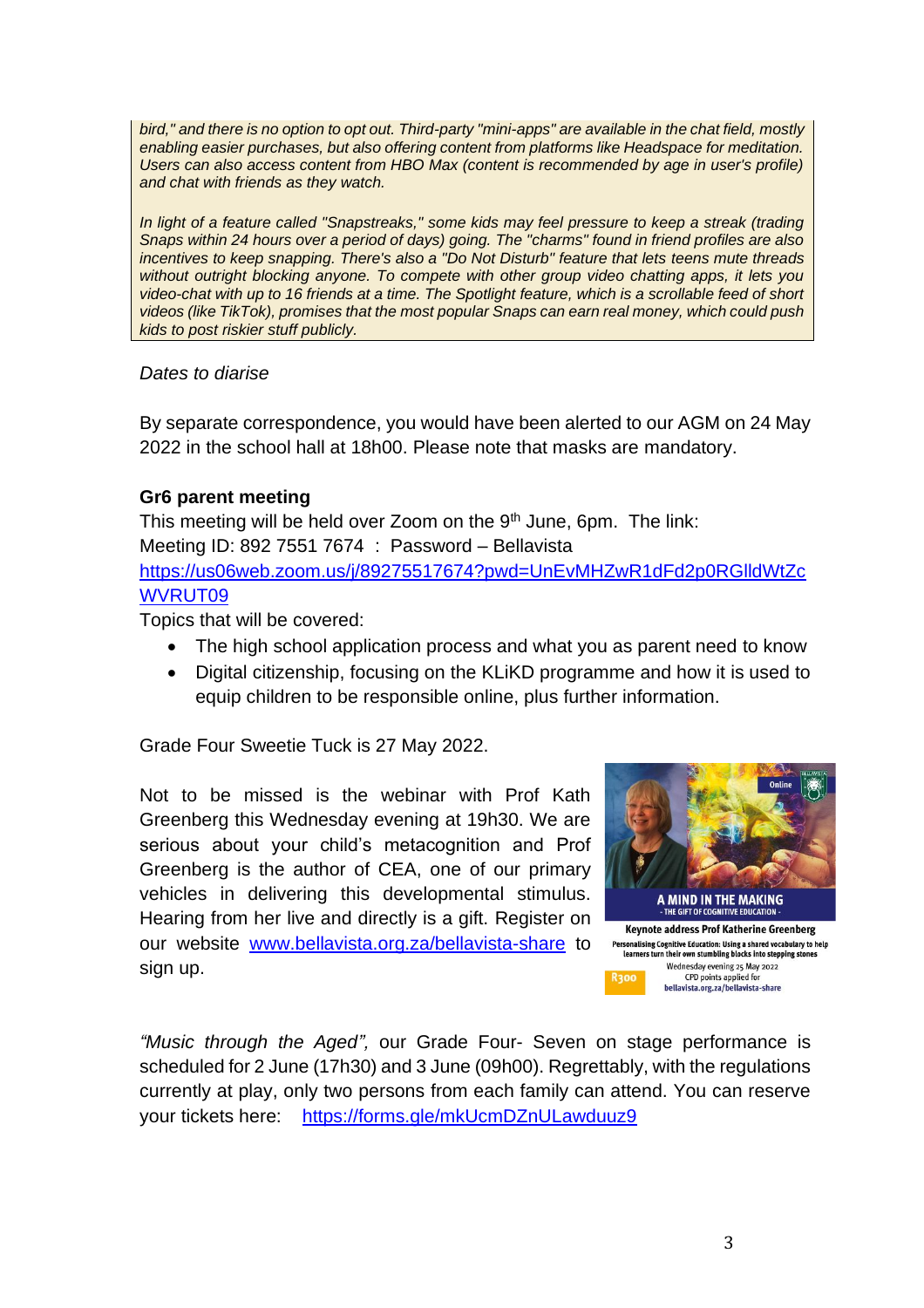The Foundation Phase performance, *"Sing!"* follows the week after – 10 June (09h00) and 12 June (14h00), you will be invited to book early next week.

Rehearsals are well under way. Given that for many of the children this is their first stage experience, we are focusing on the process of preparation a little more than a polished performance as they dance and sing and learn their lines.

### *Email communications in the day*

It has come to our attention that children are emailing and 'chatting to' or making arrangements for after school with their parents via their gmail set up for Google Classroom. Respectfully, please can we ask that this email address is kept solely for the purpose of their work. If you do need to reach your child, or if there is cause for your child to reach you, the front office is the right channel.

#### *Winter Sports*

Our winter sport programme is well under way and the children are doing us proud on the field.

Results for soccer against Holy Family:

U/9 Lost 4-2 U/10 Lost 4-0 U/12 Lost 3-1 U/13 Won 3-2

Results for netball: Snr Girls Won 14-1 Jnr Girls Won 7-0

Next soccer matches: Curro Aurora (25<sup>th</sup> May) Cooper (1<sup>st</sup> June) Knights (7<sup>th</sup> June)

The next netball matches will be communicated once confirmed.

Enjoy the month ahead, Alison M Scott (Mrs) Executive Principal